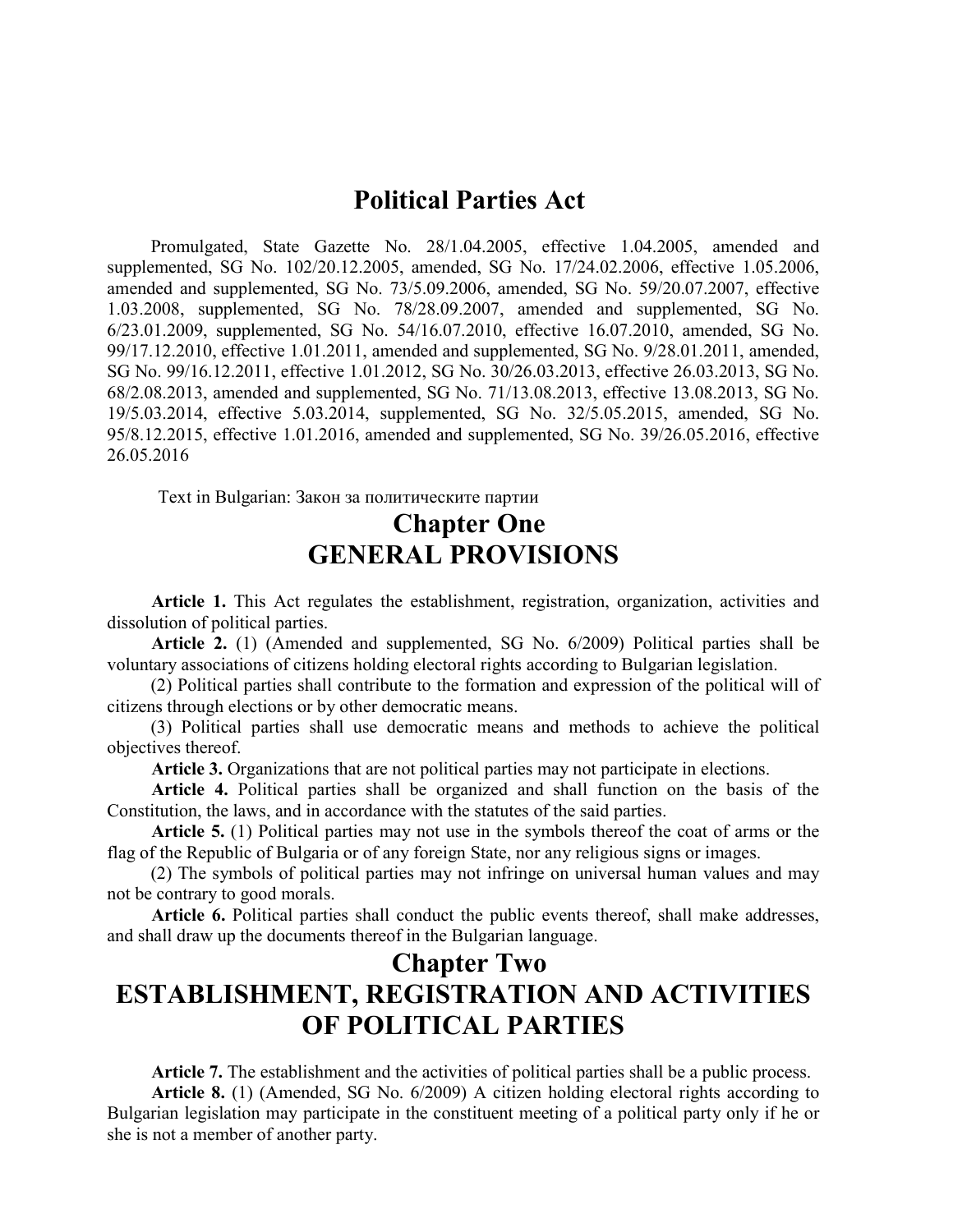(2) (Repealed, SG No. 6/2009).

Article 9. (1) (Amended, SG No. 17/2006, supplemented, SG No. 78/2007, amended, SG No. 6/2009) The following may not be members of a political party: the conscript and career military personnel, the personnel in the sphere of internal security and public order, the investigating magistrates, the prosecutors, the judges, the officials of the Diplomatic Service, as well as other persons who are barred from membership of political parties by a special law.

(2) Upon entry of service, the persons covered under Paragraph (1) shall sign a declaration to the effect that they are not members of a political party.

Article 10. (1) (Amended, SG No. 6/2009) A political party shall be established on the initiative of not fewer than fifty citizens holding electoral rights according to Bulgarian legislation, who shall constitute a Steering Committee.

(2) The Steering Committee shall adopt a Declaration on Establishment in writing.

(3) The Declaration on Establishment referred to in Paragraph (2) shall specify the fundamental principles and objectives of the political party.

(4) The Steering Committee shall publish the Declaration on Establishment in at least one national daily newspaper and shall initiate a collection of signatures for recruitment of founding members.

Article 11. (1) (Amended, SG No. 6/2009) Every citizen holding electoral rights according to Bulgarian legislation may join the signature collection by means of a declaration of individual membership, completed and signed manually on a standard form endorsed by the Steering Committee until conduct of the Constituent Meeting.

(2) By the declaration referred to in Paragraph (1), the citizen shall express his or her personal will to become a member of the political party and shall declare that he or she accepts the fundamental principles and objectives of the political party as stated in the Declaration on Establishment, as well as that he or she is not a member of another political party.

(3) The members of the Steering Committee shall likewise sign a declaration under Paragraph (1).

Article 12. (1) (Supplemented, SG No. 73/2006) A political party shall be formed at a Constituent Meeting, which shall be held on the territory of the Republic of Bulgaria within three months after the date of adoption of the Declaration on Establishment.

(2) (Amended, SG No. 6/2009) For the valid transaction of business at the Constituent Meeting of a political party, not fewer than five hundred citizens holding electoral rights according to Bulgarian legislation, who have signed a declaration referred to in Article 11 herein, shall have to be present thereat.

Article 13. (1) The Constituent Meeting of a political party shall adopt a Statute of the political party with not fewer than five hundred founding members.

(2) The Constituent Meeting shall elect governing and supervisory bodies of the political party according to the Statute as adopted.

Article 14. (1) The Statute of a political party shall state:

1. the designation of the political party and the symbols thereof;

2. the seat and the address of the headquarters;

3. the objectives and the means for attainment thereof;

4. the governing and the supervisory bodies;

5. the rules regarding the manner of representation of the political party;

6. the procedure for convocation, election and removal of the governing and supervisory bodies and the powers thereof;

7. the procedure for the commencement and cessation of membership;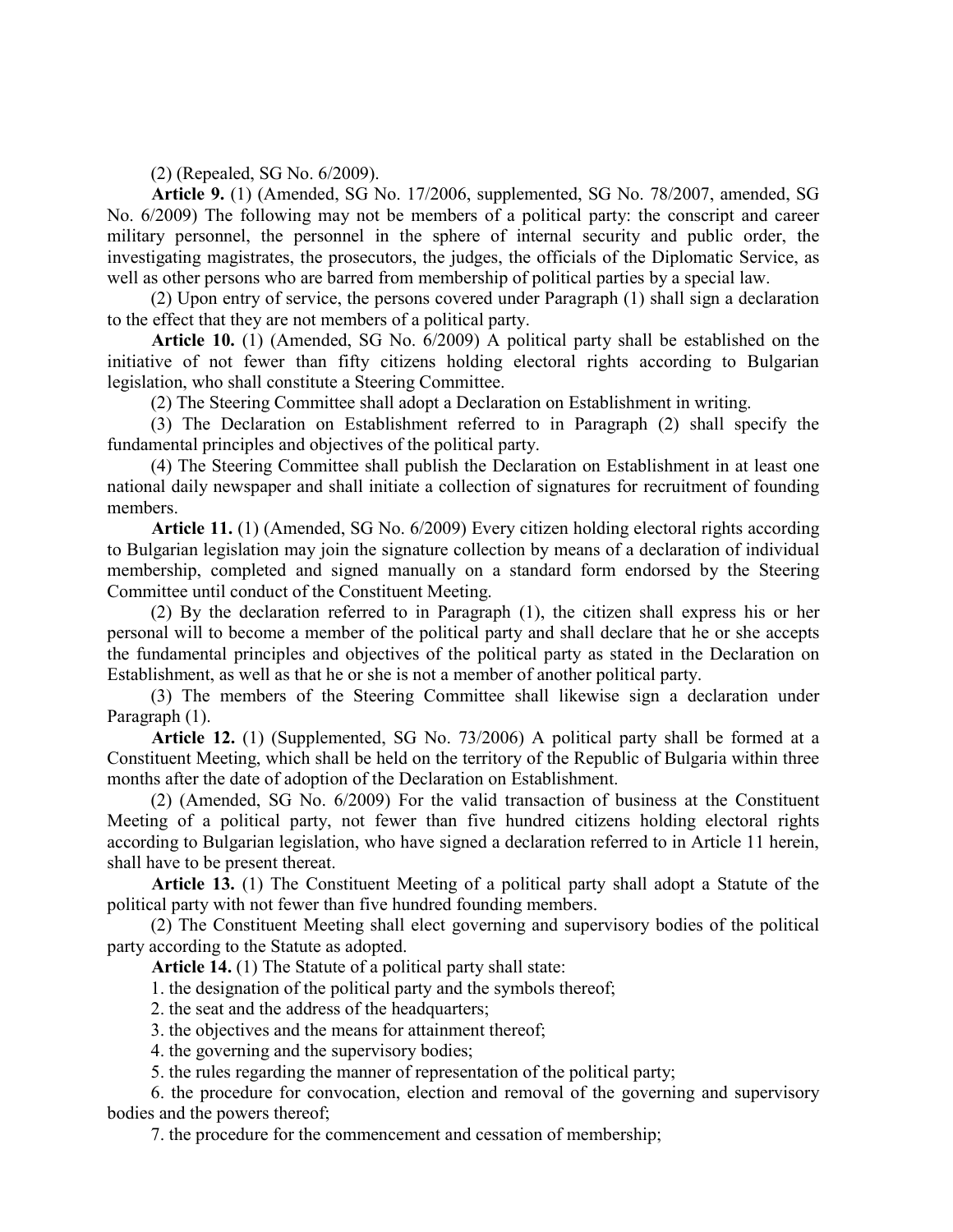8. the rights and obligations of members;

9. the rules for the establishment of party chapters and the rights and obligations thereof;

10. the rules for fixing the amount of the membership dues;

11. the rules for the raising and spending of funds and for disposition of party property;

12. the terms and procedure for dissolution of the political party.

(2) It shall be inadmissible for the designation of a political party to replicate the designation of another party, whether in full or in abbreviated form, or to add any words, letters, figures, numbers or other signs to any such designation.

(3) (New, SG No. 32/2015) It shall be inadmissible [for the designation of a political coalition] to replicate the designation of another coalition, registered by the the Central Election Commission for participation in the last parliamentary elections or the name of an existing parliamentary group, or to add any words, letters, figures, numbers or other signs to any such designation. This prohibition shall not apply in cases of availability of written consent with notarial certification of the signatures of the individuals, representing the coalition or the leadership of the parliamentary group.or to add any words, letters, figures, numbers or other signs to any such designation.or to add any words, letters, figures, numbers or other signs to any such designation.

Article 15. (1) (Supplemented, SG No. 19/2014, effective 5.03.2014) A political party shall be registered in a public register of political parties at the Sofia City Court. The accessibility of the register to the general public shall be ensured via the Internet site of the court complying with the requirements of the Personal Data Protection Act.

(2) A political party shall be registered at the court acting on an application in writing that must be submitted by the party body which, according to the Statute, represents the said party within three months after the date of conduct of the Constituent Meeting.

(3) For the purposes of registration, political parties shall be required to submit the following to the court:

1. a Declaration on Establishment;

2. Minutes of Proceedings at the Constituent Meeting;

3. a Statute of the party;

4. (amended, SG No. 6/2009) a list containing the forename, patronymic and surname, the Standard Public Registry Personal Number and a manual signature of each of not fewer than five hundred founding members of the party who are citizens holding electoral rights according to Bulgarian legislation;

5. declarations of individual membership referred to in Article 11 herein;

6. notarized specimens of the signatures of the persons representing the political party;

7. (amended, SG No. 6/2009) a list stating the forename, patronymic and surname, the Standard Public Registry Personal Number and a manual signature of each of not fewer than two thousand and five hundred members;

8. a notarized declaration by the leadership of the political party concerning the authenticity of the documents referred to in Items 3, 4 and 7;

9. a certificate of the uniqueness of the designation.

(4) The document referred to in Item 3 of Paragraph (3) shall be issued by the Sofia City Court according to a procedure established thereby.

Article 16. Within one month after submission of an application under Article 15 (2) herein, the Sofia City Court, sitting in public session, shall consider the application according to the procedure established by the Code of Civil Procedure, with the applicant being summoned and with the participation of a public prosecutor, and shall render judgement within fourteen days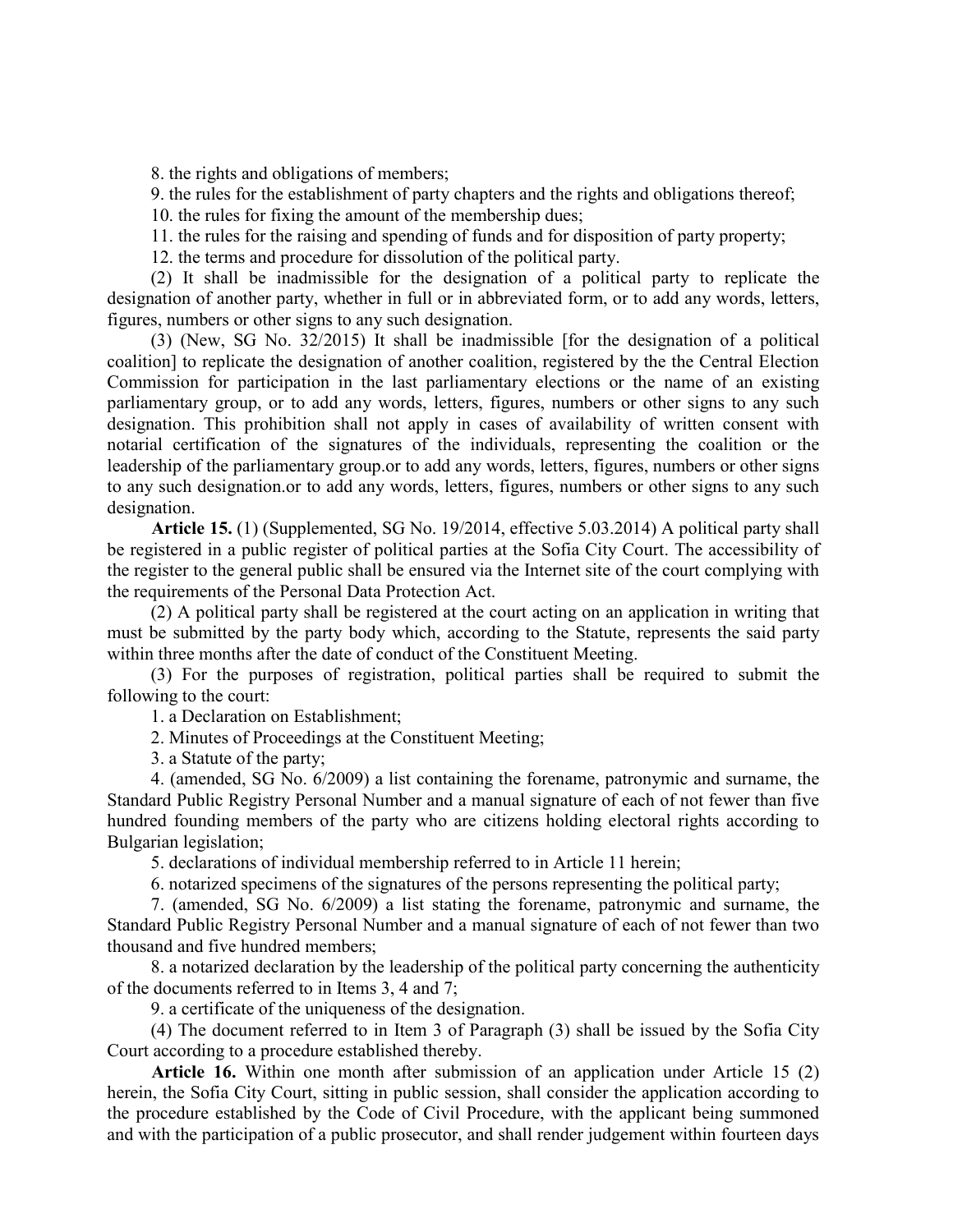after the hearing.

Article 17. (1) The following circumstances shall be entered into the register of Sofia City Court:

1. the designation of the political party;

2. the seat and the address of the headquarters;

3. the Statute of the political party;

4. the names of the members of the governing and supervisory bodies of the political party;

5. the names of the persons who, according to the Statute, represent the political party;

6. the dissolution of the political party;

7. the names or, respectively, the designation, and the address of the liquidators;

8. any subsequent changes in the circumstances covered under Items 1 to 7.

(2) The entries shall be effected under the terms and according to the procedure established by the Code of Civil Procedure.

Article 18. (1) (Amended, SG No. 59/2007) Any judgment on the application for registration shall be appealable or protestable before the Supreme Court of Cassation within seven days after learning of the said judgment regardless of the prerequisites for cassation appealability covered under Article 280 (1) of the Code of Civil Procedure.

(2) The Supreme Court of Cassation shall render a final judgment within fourteen days after submission of an appeal or a protest under Paragraph (1).

(3) The Sofia City Court shall enter the political party into the register of political parties within seven days after the entry into effect of the judgment of registration.

(4) A political party shall qualify as a legal person as from the day of entry of the said political party into the register of political parties at the Sofia City Court.

Article 19. The judgment of the court on entry of a political party into the register shall be promulgated in the State Gazette within seven days after delivery of the said judgment.

Article 19a. (New, SG No. 6/2009) Political parties shall submit to the Sofia City Court an abstract of the minutes of proceedings attesting to a meeting held by the supreme body of the said parties as designated by the Statute of the party, regardless of whether the circumstances subject to entry exist, within one month after the said meeting is held.

Article 20. (1) Political parties may establish local chapters thereof along territorial or thematic lines and on the basis of residence.

(2) Political parties may establish youth, women's and other organizations thereof.

(3) Political parties may not establish workplace chapters thereof at commercial corporations, cooperatives, sole traders, not-for-profit legal entities and religious institutions, at state, regional or municipal administrations, nor can they interfere with the management and operation thereof.

(4) Political parties may not establish children's and adolescents' chapters whereof the members have not attained the age of 18 years, nor any religious and paramilitary structures.

## Chapter Three PROPERTY, FINANCING, AND SPENDING OF FUNDS

Article 21. The activities of political parties shall be financed by revenue from own sources and by a state subsidy.

Article 22. (1) (Supplemented, SG No. 6/2009) Political parties may not carry out any economic activities, except in the cases referred to in Item 6 of Article 23 (1) herein.

(2) Political parties shall have no right to incorporate and to hold participating interests in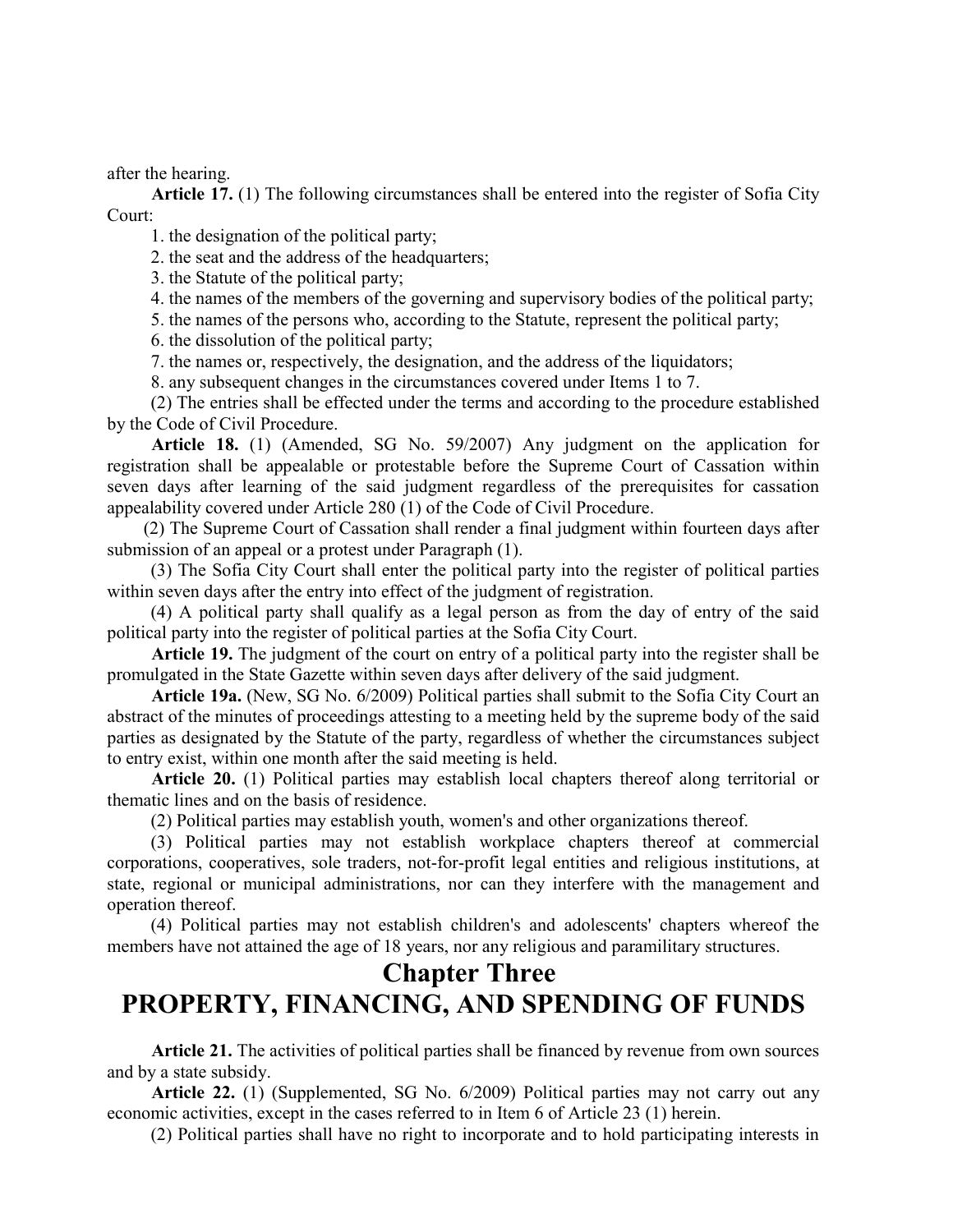any commercial corporations and cooperatives.

Article 23. (1) Revenue from own sources of political parties shall be any proceeds accruing from:

1. membership dues;

2. own corporeal immovables;

3. donations, legacies, devises and bequests from natural persons;

4. (repealed, SG No. 6/2009);

5. (supplemented, SG No. 73/2006) interest receivable on cash deposits with banks and income from securities, insofar as this does not conflict with Article 22 herein;

6. publishing, copyright and use of intellectual property, as well as from the sale and distribution of printed, audio and audio-visual material of a party propaganda content.

(2) (Amended, SG No. 6/2009) The donation from any single natural person for one calendar year may not exceed BGN 10,000.

(3) Political parties may contract loans from banks to an amount not exceeding two-thirds of the revenue for the last preceding calendar year as reported to the National Audit Office.

(4) (Amended, SG No. 6/2009) The revenue referred to in Paragraph (3) shall include the state subsidy and the revenue referred to in Items 1, 2, 5 and 6 of Paragraph (1).

(5) (Amended, SG No. 6/2009, SG No. 95/2015, effective 1.01.2016) Any non-cash revenue referred to in Paragraph (1) shall be measured under the procedure of Article 26 (2) of the Accountancy Act.

Article 24. (Amended and supplemented, SG No. 73/2006, amended, SG No. 6/2009) (1) (Redesignated from Article 24, SG No. 9/2011) Political parties may not receive:

1. (supplemented, SG No. 9/2011) any anonymous donations in any form whatsoever;

2. any funds from any legal persons and from any sole traders;

3. any funds from any religious institutions;

4. any funds from any foreign governments or from any foreign state-owned enterprises, foreign commercial corporations or foreign non-profit organizations.

(2) (New, SG No. 9/2011) Political parties may not receive any movable and immovable things for gratuitous use, nor any gratuitous services in any form whatsoever, from the entities referred to in Items 2, 3 and 4 of Paragraph (1).

(3) (New, SG No. 9/2011) Natural persons may provide political parties with movable and immovable things for gratuitous use only if the said things are owned by the said persons, as well as gratuitous services only performed through work done in person.

(4) (New, SG No. 39/2016, effective 26.05.2016) Political parties may not use free of charge any public administrative resource.

Article 25. (Amended, SG No. 73/2006, SG No. 6/2009) (1) A state subsidy shall be allocated annually in four equal tranches from the central government budget to finance the political parties or coalitions which are registered at the Central Election Commission for participation in elections, which have participated in the latest parliamentary elections, and which have elected National Representatives.

(2) The sum total provided for in the budget shall be distributed in proportion to the valid votes received by each party or coalition.

(3) (Amended, SG No. 68/2013) The state subsidy allocated for each coalition, represented in the National Assembly shall be distributed among the parties constituting the said coalition according to the coalition agreement, and should there be no coalition agreement, the state subsidy shall be distributed in proportion to the number of National Representatives of each of the parties. The Ministry of Finance shall transfer the share of the subsidy appertaining to each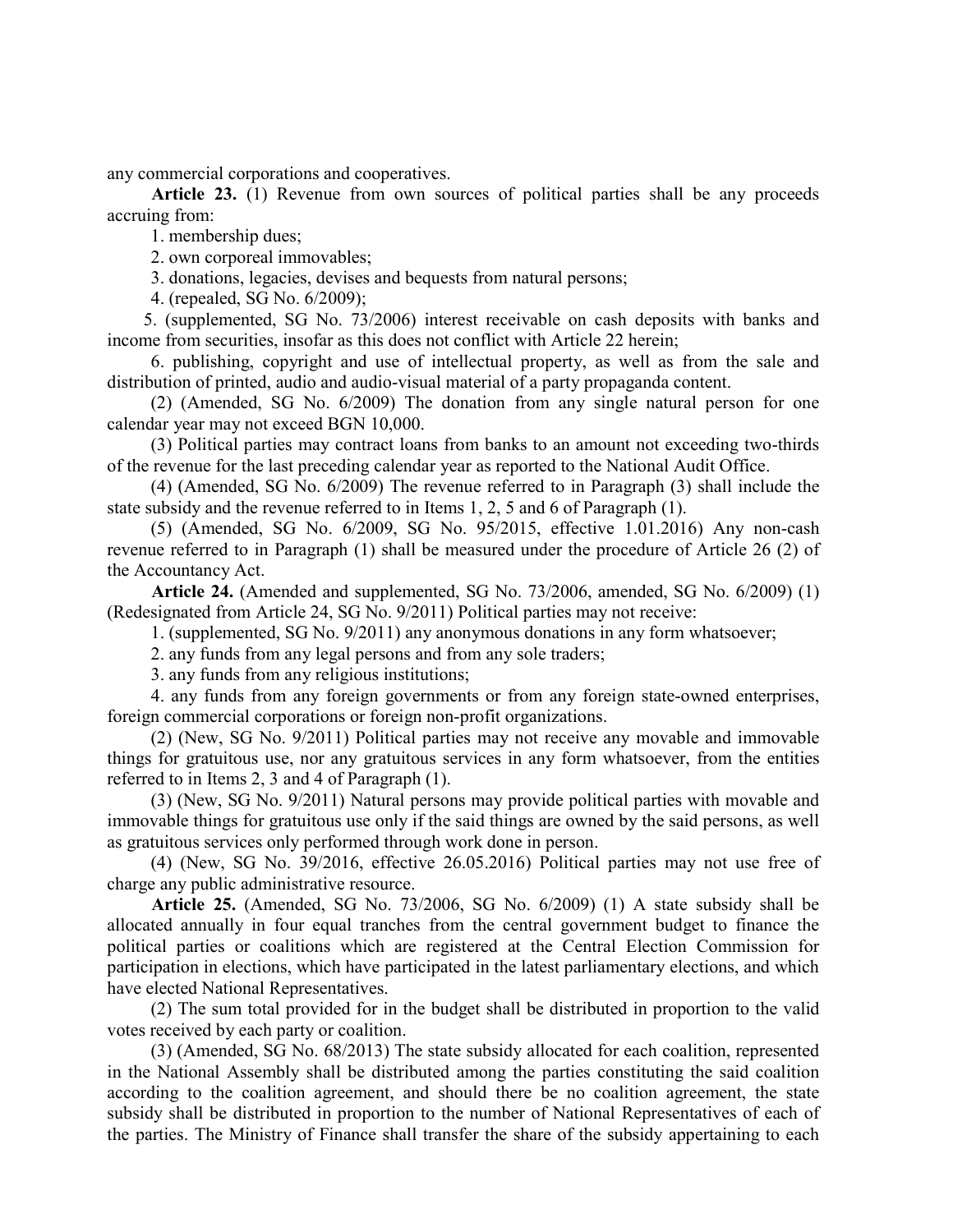party to an account named by the said party. account specified by each party in the coalition.

Article 26. A state subsidy shall furthermore be allocated annually to parties which are not represented in the National Assembly but which have received not less than 1 per cent of all valid votes at the latest parliamentary elections.

Article 27. (1) (Amended, SG No. 73/2006, SG No. 6/2009, SG No. 99/2010, effective 1.01.2011, SG No. 99/2011, effective 1.01.2012, supplemented, SG No. 39/2016, effective 26.05.2016) The aggregate amount committed for subsidization of political parties and coalitions shall be fixed annually in the State Budget of the Republic of Bulgaria Act depending on the number of valid votes received by parties and coalitions at the latest parliamentary elections, with a subsidy determined every year with the State Budget of the Republic of Bulgaria Act being committed for each vote received.

(2) The manner of provision of the funds for subsidization of parties and coalitions shall be determined by the Minister of Finance.

Article 28. (1) Each political party shall receive the portion thereto appertaining of the annual state subsidy in four parts, payable on or before the 30th day of April, on or before the 30th day of June, on or before the 30th day of September, and on or before the 20th day of December of the relevant year.

(2) A state subsidy received may not be furnished as security for receivables of third parties.

Article 28a. (New, SG No. 6/2009) Political parties shall declare any bank accounts opened thereby to the National Audit Office within fourteen days after the opening of the said accounts.

Article 29. (1) (Redesignated from Article 29, SG No. 6/2009) Political parties shall spend the funds thereof on preparation and participation in elections, to ensure the operation of party chapters, on organizational expenses for the conduct of events, and on other expenses inherent to the activity of the party.

(2) (New, SG No. 6/2009) Each political party shall create and keep a public register, recording therein:

1. the persons referred to in Item 3 of Article 23 (1) herein and the type, amount, value and purpose of the donation or legacy, devise and bequest made;

2. (amended, SG No. 9/2011, SG No. 19/2014, effective 5.03.2014) a declaration by the persons referred to in Item 3 of Article 23 (1) herein on the origin of the funds, in the cases where the donation is to an amount exceeding one minimum wage;

3. the designations of the sociological agencies and the advertising agencies, as well as of the public opinion agencies, which work with the party;

4. the circumstances covered under Article 17 herein;

5. the corporeal immovables owned;

6. (amended, SG No. 9/2011) the transactions for disposition of movable or immovable property whereof the value exceeds BGN 1,000;

7. (new, SG No. 9/2011) things provided for gratuitous use, and gratuitous services performed through work done in person by natural persons, the names thereof, the period of use, the type and the description of the things provided for use, the type of the services and a declaration on ownership of the things;

8. (renumbered from Item 7, SG No. 9/2011) the annual financial statements and the financial reports on the election campaigns.

(3) (New, SG No. 6/2009) The circumstances covered under Paragraph (2) shall be recorded in the register within fourteen days after the occurrence of the said circumstances.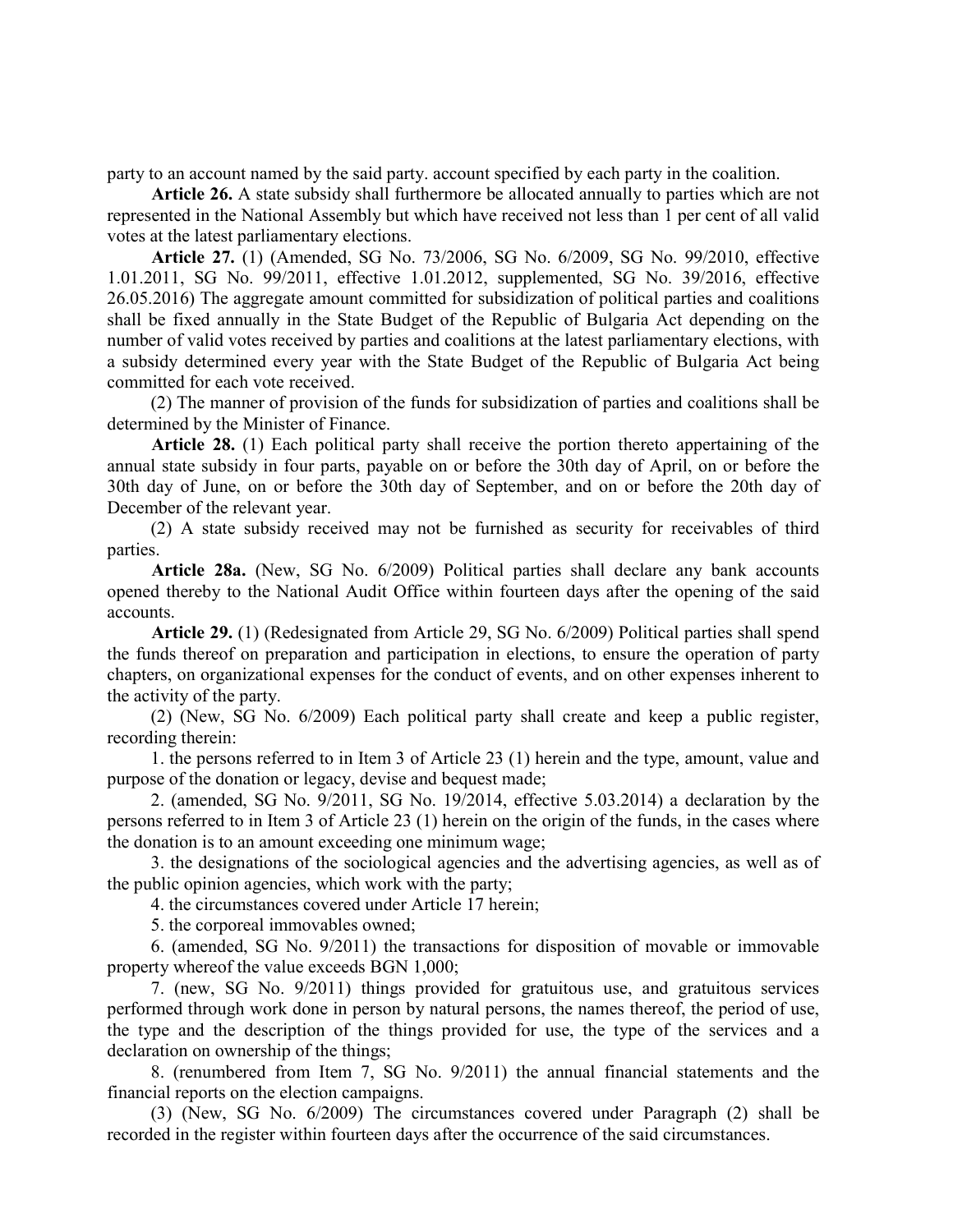(4) (New, SG No. 6/2009) The publicity of the register referred to in Paragraph (2) shall be ensured by means of the Internet site of the political party.

Article 30. (1) Each party shall designate a specific person or persons who shall be responsible for the revenue, expenditures and keeping of accounts of the party.

(2) Within thirty days after the court registration thereof, each political party shall submit the names and positions of the persons referred to in Paragraph (1) to the National Audit Office and, upon any change of the said persons, the names and positions of the replacements shall be submitted within seven days after effecting any such change.

(3) (New, SG No. 73/2006, amended, SG No. 30/2013, effective 26.03.2013, SG No. 71/2013, effective 13.08.2013) The persons referred to in Items 4 and 5 of Article 17 (1) herein shall declare the financial interests, income and expenses thereof at home and abroad according to the procedure established by the Public Disclosure of Financial Interests of Officials Holding High State and Other Positions Act.

(4) (New, SG No. 73/2006, repealed, SG No. 30/2013, effective 26.03.2013, new, SG No. 71/2013, effective 13.08.2013) The procedure under paragraph 3 shall not apply in regard to political parties, which are not receiving state subsidy.

Article 31. (1) The State and the municipalities shall provide, in consideration of a rental charge, premises to the political parties which have a parliamentary group or a sufficient number of National Representatives to form a parliamentary group, for performance of the activities of the said parties.

(2) Premises referred to in Paragraph (1) may furthermore be provided to parties which have received more than 1 per cent of the valid votes at the latest parliamentary elections.

(3) The provision of premises to political parties shall be effected according to the State Property Act and the Municipal Property Act.

Article 32. (1) The rental charge for the premises as provided shall equal the amount of depreciation charges whereto the operating expenses, if any, shall be added.

(2) (Supplemented, SG No. 102/2005, amended, SG No. 6/2009) The premises provided to political parties may not be sublet to tenants nor given out for any other use. Any such premises may be used jointly with third parties solely for purposes directly related to the activities of the party.

(3) The landlord-tenant relations shall be terminated by reason of non-payment of the rental charge for a period exceeding three months, by reason of systematic default on any such payments or upon violation of Paragraph (2).

# Chapter Four PUBLICITY AND FINANCIAL CONTROL (Heading amended, SG No. 6/2009)

Article 33. (1) Financial control over the activities of political parties and the management of the property thereto allocated shall be exercised by the National Audit Office.

(2) Political parties shall apply a double-entry system of bookkeeping according to the provisions of the Accountancy Act.

Article 34. (1) (Amended, SG No. 73/2006, SG No. 6/2009, SG No. 95/2015, effective 1.01.2016) Political parties shall draw up financial statements for the preceding calendar year in accordance with the requirements of Chapter Three, Section III of the Accountancy Act.

(2) (Amended, SG No. 73/2006) The financial statements referred to in Paragraph (1) shall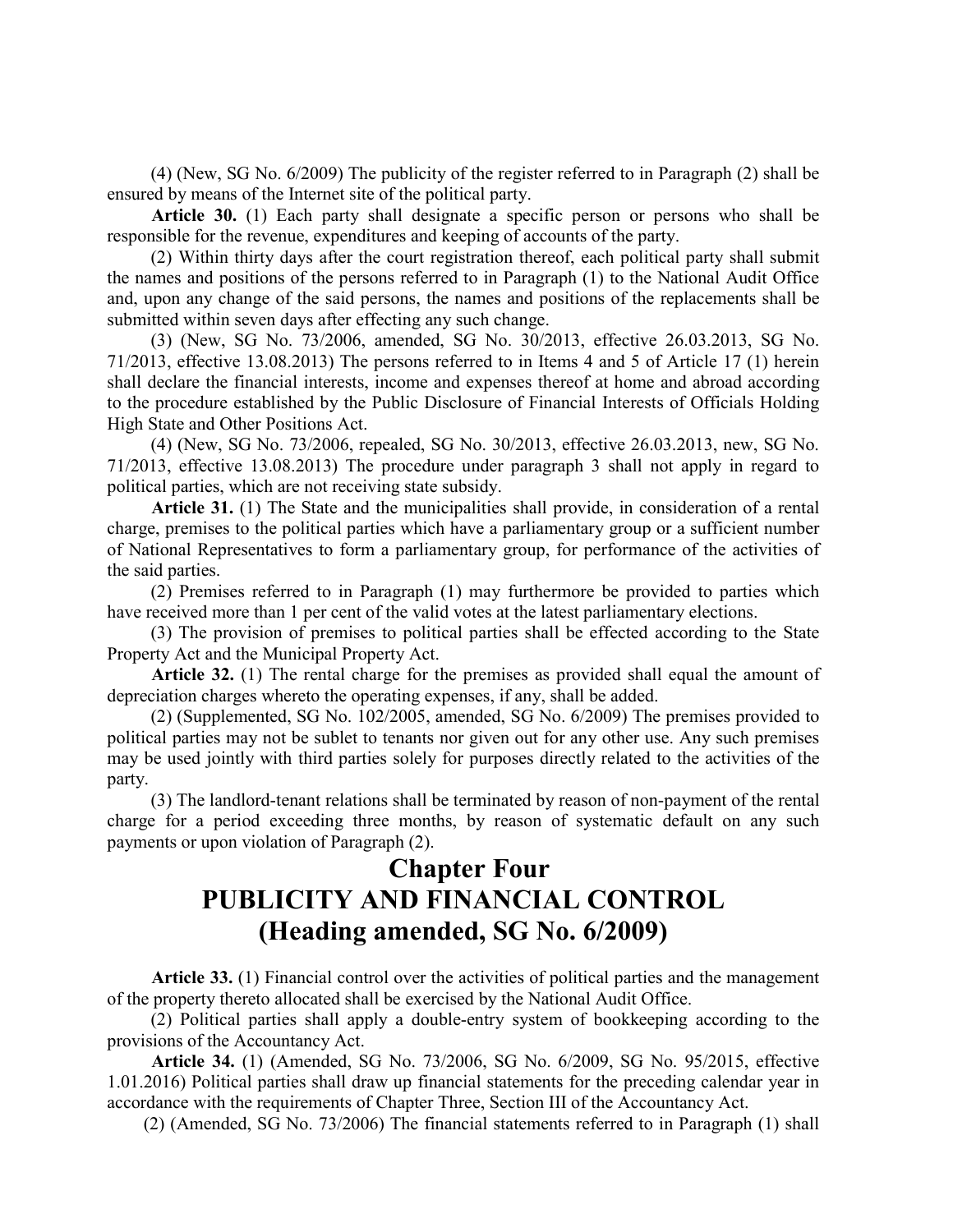be subject to independent financial audit and certification by an independent financial auditor before the submission of the said statements to the National Audit Office if during the reporting period the political party has received or spent amounts and/or other property to a value exceeding BGN 50,000 regardless or the origin thereof.

(3) The costs of the audit and certification of the financial statements shall be for the account of the relevant political party.

(4) (Amended, SG No. 73/2006, SG No. 6/2009) Political parties shall submit a financial statement on a paper and an electronic data medium to the National Audit Office not later than the 31st day of March of each year. A declaration completed in a standard form, containing a list of the natural persons who have made donations, shall be attached to any such statement.

(5) (New, SG No. 73/2006, amended, SG No. 6/2009) Any annual financial statement, which does not correspond to the requirements referred to in Paragraph (1) and/or Paragraph (4) regarding the form, content and manner of presentation of the said statement, as well as where not accompanied by the declaration referred to in Paragraph (4), shall be considered unsubmitted.

(6) (Renumbered from Paragraph 5, SG No. 73/2006, amended, SG No. 6/2009) Not later than the 15th day of April of each current year, the National Audit Office shall publish, on the Internet site thereof, the financial statements and declarations referred to in Paragraph (4), a list of the designations of the parties which failed to submit statements within the time limit referred to in Paragraph (4), as well as a list of the parties which have received a state subsidy during the preceding year.

(7) (New, SG No. 73/2006) The National Audit Office shall prepare a standard form of the declaration referred to in Article (4) herein.

Article 35. (Amended and supplemented, SG No. 73/2006, amended, SG No. 6/2009) (1) Within six months after expiry of the time limit for receipt of the annual financial statements, the National Audit Office shall conduct an audit as to compliance with the requirements of this Act and of the Accountancy Act of the financial activity, the revenues, the expenditures and the management of the property allocated to the political parties which, during the preceding year have:

1. received a state subsidy;

2. used state-owned or municipal-owned premises provided thereto;

3. participated in elections, if such elections were held.

(2) Upon conduct of the audit referred to in Paragraph (1), the authorities of the National Audit Office shall be entitled:

1. to unimpeded access to the service premises and to all documents, statements, assets and liabilities related to the financial activity of the political parties;

2. to require, within time limits set by them, certified copies of documents and other information in connection with the conduct of the audits, including on an electronic data medium;

3. to require oral and written explanations from office holders, including from former office holders, on facts ascertained upon the audits, as well as on matters concerning the activity thereof;

4. to require data sheets, certified copies of documents and other information from natural persons, legal persons and sole traders outside the political party concerned, related to possible cases of unlawful activity;

5. to require and receive information from all authorities in the country, as well as access to the databases thereof in connection with the execution of the audit.

(3) In case of a refusal to provide any information referred to in Item 4 of Paragraph (2), the President of the National Audit Office shall have the right to issue an order on conduct of an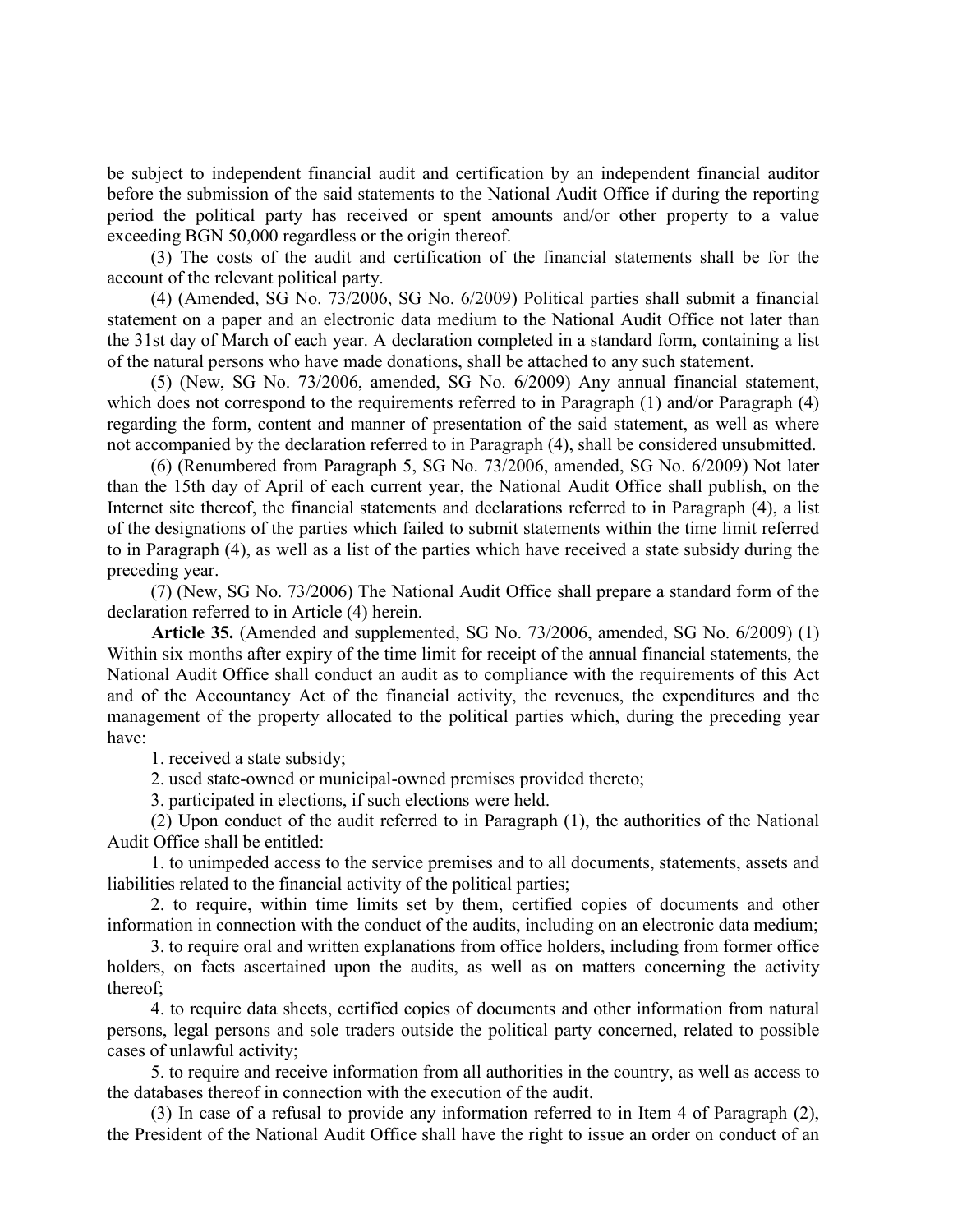examination of the legal person or of the sole trader in connection with the information refused. Upon obstruction of the examination by the legal person or by the sole trader, the National Audit Office shall approach the prosecuting authorities.

(4) The written evidence taken upon the examination referred to in Paragraph (3) shall be an integral part of the documentation on the audit conducted.

Article 35a. (New, SG No. 6/2009) (1) After expiry of the time limit referred to in Article 34 (6) herein, the authorities of the National Revenue Agency shall carry out activities within the competence thereof according to the procedure established by Chapter Fifteen of the Tax and Social-Insurance Procedure Code in respect of the political parties which receive a state subsidy and which have failed to submit the statements thereof to the National Audit Office when due.

(2) The National Revenue Agency shall carry out the activities referred to in Paragraph (1) within the time limits referred to in Article 114 (1) and (2) of the Tax and Social-Insurance Procedure Code.

(3) After expiry of the time limits referred to in Paragraph (2), the Executive Director of the National Revenue Agency shall send the National Audit Office information on the action taken by the said Agency, including information on the auditing instruments issued.

(4) The National Audit Office shall publish, on the Internet site thereof, the report on the audit referred to in Article 35 (1) herein and the information received from the National Revenue Agency within one month after adoption of the report or after receipt of the information referred to in Paragraph (3), as the case may be.

Article 36. (1) Upon non-submission or late submission of financial statements to the National Audit Office, political parties shall forfeit the entitlement thereof to a state subsidy until conduct of the next elections of National Representatives.

(2) (Amended, SG No. 6/2009) Where in the course of the audit the National Audit Office has ascertained any violations by a political party in the raising and spending of funds, in the management of the property as allocated or in the financial reporting, by decision of the National Audit Office the relevant part of the report, as well as the evidence taken, shall be transmitted to the Sofia City Prosecutor's Office within seven days after adoption of the said report.

Article 37. (Amended, SG No. 6/2009) (1) The National Audit Office shall issue certificates on the annual financial statements of the political parties as submitted and/or non-submitted within the time limit referred to in Article 34 (4) herein for the last preceding three years, and in respect of the newly registered parties, for the period commencing on the date of the court registration thereof.

(2) The certificate referred to in Paragraph (1) shall be presented by the political party to the competent Central Election Commission upon registration for participation in elections.

Article 37a. (New, SG No. 6/2009, repealed, SG No. 9/2011).

# Chapter Five DISSOLUTION OF POLITICAL PARTIES

Article 38. A political party shall be dissolved upon:

1. a decision on merger by forming a new party or by joining another party;

2. a decision on division by forming two or more new parties;

3. a decision on self-dissolution according to the Statute thereof;

4. an effective judgment of the Constitutional Court, whereby the political party is declared unconstitutional;

5. dissolution by judgment of the Sofia City Court.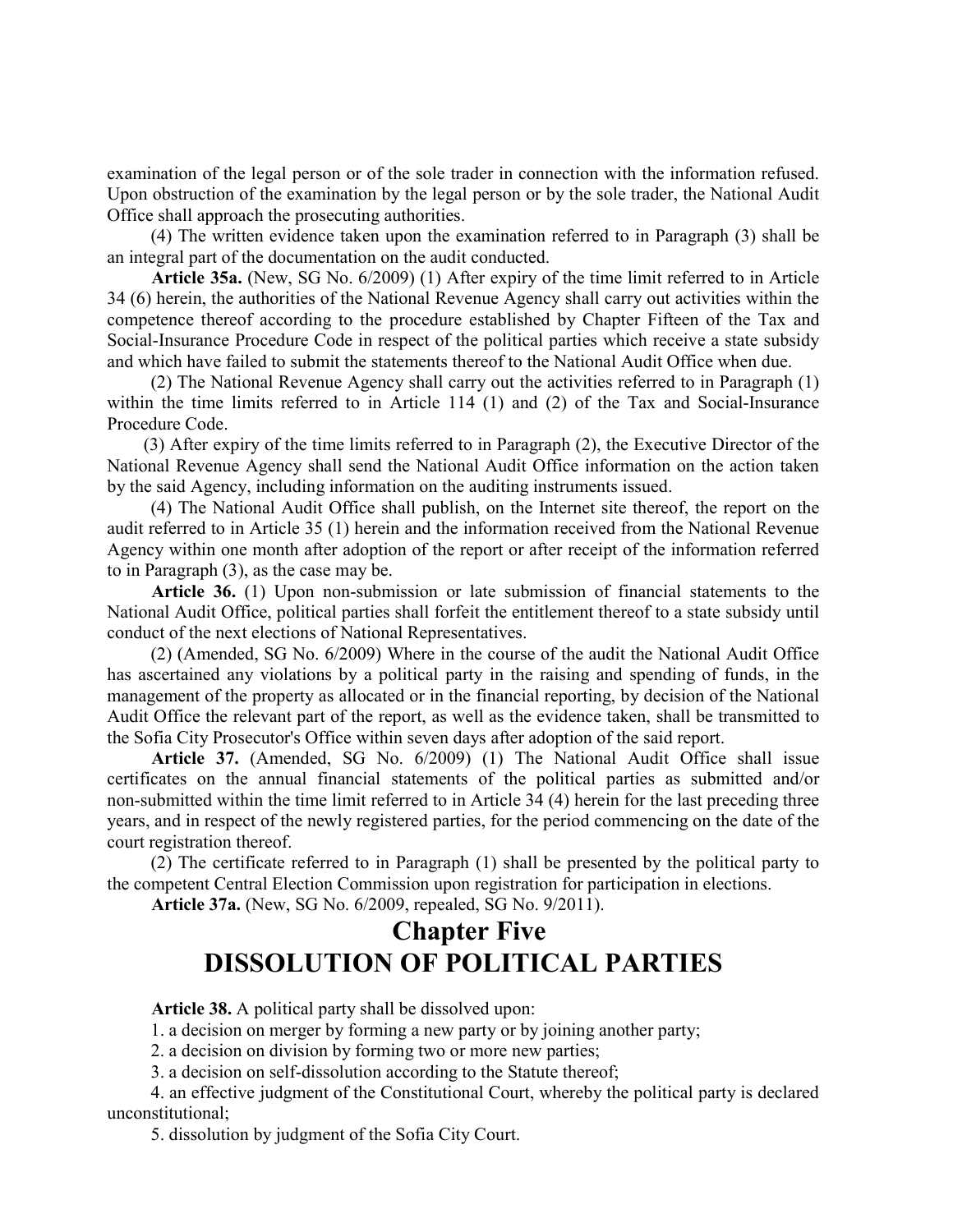Article 39. Any decisions under Items 1 and 2 of Article 38 herein shall be made by the supreme body of the party. This power may not be delegated to the governing body of the party.

Article 40. (1) The Sofia City Court shall decree dissolution of a political party solely in the cases where:

1. by the activities thereof, such party commits systemic violations of the requirements established by this Act;

2. the activity of such party is in conflict with the provisions of the Constitution;

3. such party has not participated in elections of National Representatives, of President and Vice President, or of Municipal Councillors and Mayors, during more than five years after the latest court registration thereof;

4. (new, SG No. 6/2009) such party has failed to submit the annual financial statements thereof to the National Audit Office for two successive years;

5. (new, SG No. 6/2009) such party has not held the meetings of the supreme body thereof as provided for in the statute thereof on more than two successive occasions but not less than once every five years, and has failed to present the composition of the new leadership to the court for entry.

(2) The judgment of court under Paragraph (1) shall be rendered on a motion by a public prosecutor.

Article 41. (1) (Amended, SG No. 59/2007) The Sofia City Court judgment referred to in Article 40 herein shall be appealable before the Supreme Court of Cassation regardless of the prerequisites for cassation appealability covered under Article 280 (1) of the Code of Civil Procedure.

(2) (Amended, SG No. 59/2007) The Supreme Court of Cassation shall rule within fourteen days, rendering a judgment which shall be final and which shall not be subject to reversal under Article 303 of the Code of Civil Procedure.

(3) Any judgment on termination of a political party shall be entered into the register of the Sofia City Court and shall be promulgated in the State Gazette within seven days after entry.

Article 42. (1) Upon dissolution of a political party under Items 1 to 3 of Article 38 herein, the competent body shall determine the manner of disposition of the property of the said party.

(2) Upon dissolution of a political party under Item 4 of Article 38 herein, the property thereof shall pass to the Exchequer. The State shall be liable for the obligations of the dissolved party up to the amount of the property received.

### Chapter Six ADMINISTRATIVE PENALTY PROVISIONS

Article 43. (Amended and supplemented, SG No. 73/2006, amended, SG No. 6/2009, SG No. 19/2014, effective 5.03.2014) (1) (Supplemented, SG No. 39/2016, effective 26.05.2016) Any political party, which fails to submit altogether or fails to submit in due course any financial statement under Article 34 (1) herein and any declaration under Article 34 (4) herein, shall be liable to a pecuniary penalty of BGN 5,000 or exceeding this amount but not exceeding BGN 10,000.

(2) (Amended, SG No. 39/2016, effective 26.05.2016) Any political party, which fails to create a public register or which fails to record any circumstances covered under Article 29 (2) herein in the public register, shall be liable to a pecuniary penalty of BGN 3,000 or exceeding this amount but not exceeding BGN 10,000.

(3) (New, SG No. 39/2016, effective 26.05.2016) Any repeated violation under Paragraphs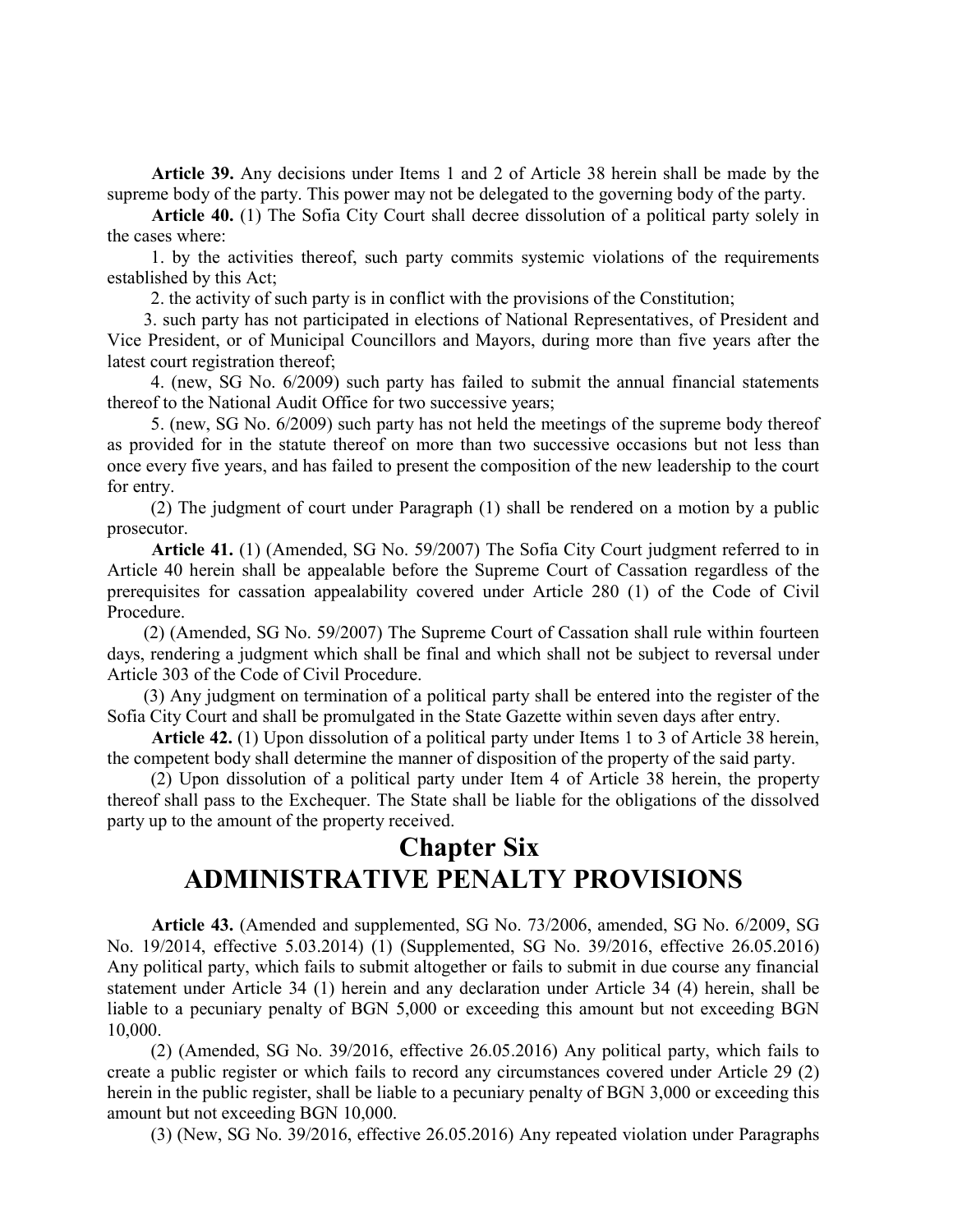(1) or (2) shall be punishable by a pecuniary penalty in a double amount.

Article 43a. (New, SG No. 19/2014, effective 5.03.2014) (1) (Amended, SG No. 39/2016, effective 26.05.2016) Upon breach of the requirements of Article 22, Article 23 (2), Article 24 and Article 29 (1) herein, the person referred to in Article 30 (1) herein or, if no such person has been designated, the person who represents the political party, shall be liable to a fine of BGN 3,000 or exceeding this amount but not exceeding BGN 15,000.

(2) (Amended, SG No. 39/2016, effective 26.05.2016) Upon failure to discharge the duty referred to in Article 28a herein, the person referred to in Article 30 (1) herein or, if no such person has been designated, the person who represents the political party shall be liable to a fine of BGN 500 or exceeding this amount but not exceeding BGN 1000.

(3) (Amended, SG No. 39/2016, effective 26.05.2016) Upon failure to discharge the duties referred to in Article 30 (1) and (2) herein, the person who represents the political party shall be liable to a fine of BGN 500 or exceeding this amount but not exceeding BGN 1000.

(4) Any repeated violation under Paragraphs (1) and (2) shall be punishable by a fine in a double amount.

Article 44. (1) (Amended, SG No. 19/2014, effective 5.03.2014) The written statements ascertaining the violations referred to in Articles 43 and 43a herein shall be drawn up by domestic public officials empowered by the President of the Bulgarian National Audit Office.

(2) Penalty decrees shall be issued by the President of the National Audit Office.

(3) The drawing up of written statements, the issuance, appeal against and execution of penalty decrees shall follow the procedure established by the Administrative Violations and Sanctions Act.

Article 45. (1) Any mayor or regional governor, who fails to fulfil an obligation arising from a judgment of court revoking a refusal to provide a premise to a political party, shall be liable to a fine for non-compliance to the amount of BGN 500 or exceeding this amount but not exceeding BGN 1,500, imposed by the competent court.

(2) A repeated commission of any such violation shall be punishable by a fine of BGN 5,000 or exceeding this amount but not exceeding BGN 10,000.

#### SUPPLEMENTARY PROVISION

§ 1. Within the meaning of this Act:

1. "anonymous donations" shall be any donations in respect of which the identity or business name of the donor are kept confidential vis-a-vis third parties;

2. (amended, SG No. 6/2009) "funds" shall be all cash and non-cash resources provided to a political party on the basis of a gratuitous transaction;

3. (repealed, SG No. 6/2009);

4. "financial statement" shall be an annual financial statement within the meaning given by the Accountancy Act;

5. "independent financial auditor" shall be a registered auditor within the meaning given by the Independent Financial Audit Act;

6. (repealed, SG No. 6/2009, new, SG No. 19/2014, effective 5.03.2014) "repeated violation" shall be any violation which is committed within one year after a penalty decree, whereby a sanction is imposed for a violation of the same kind, became enforceable;

7. (new, SG No. 39/2016, effective 26.05.2016) "public administrative resource" shall denote funds from the public budget. premises, automobiles, aircraft and other transport vehicles, equipment and other movable and immovable assets - in state and municipal ownership, made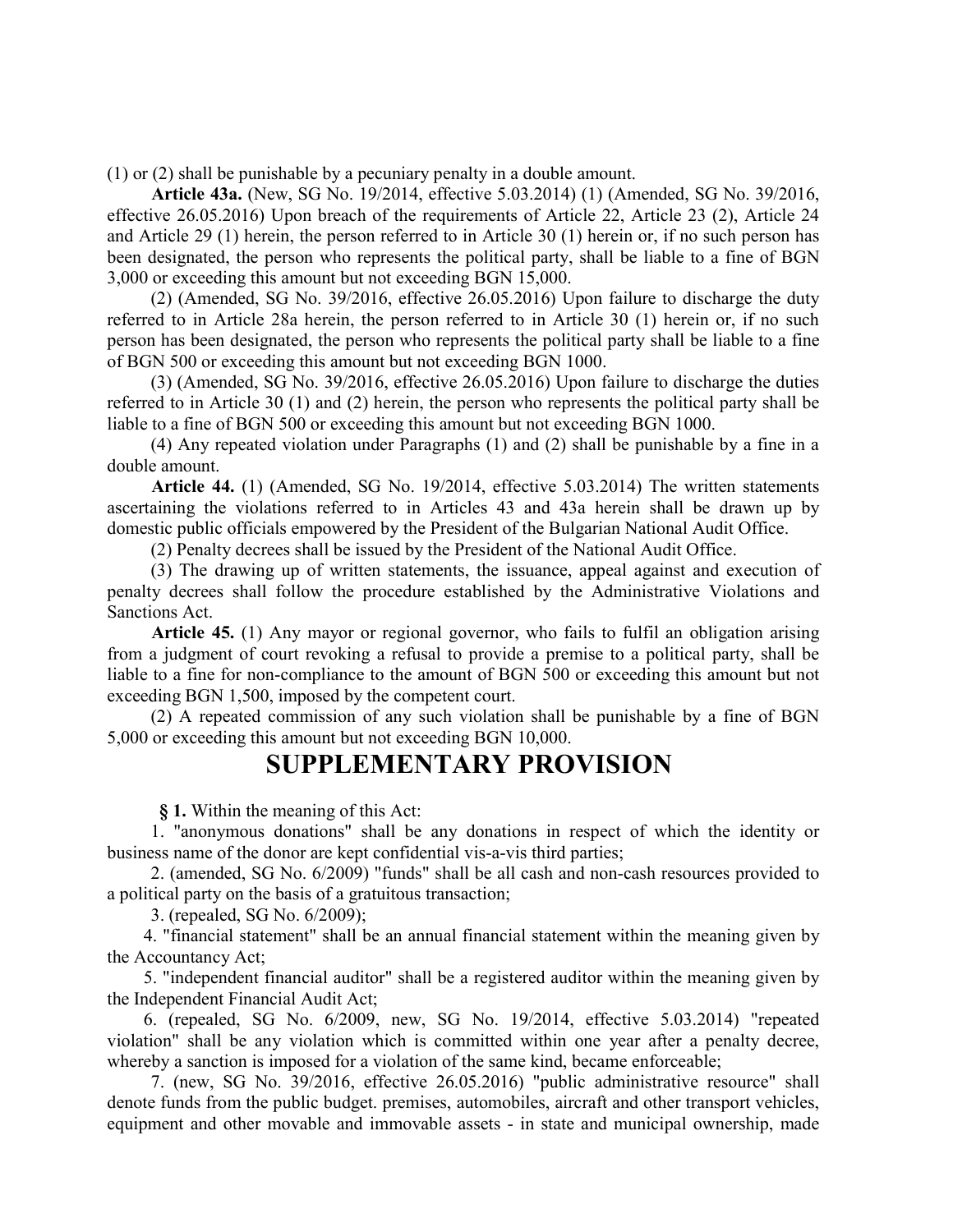available to the administration, to state and local bodies and to state and local enterpsirses, as well as the labour of the administration employees.

#### TRANSITIONAL AND FINAL PROVISIONS

§ 2. The Non-profit Legal Persons Act shall apply to any matters unregulated by this Act.

§ 2a. (New, SG No. 54/2010, effective 16.07.2010) (1) The annual state subsidy for 2010 designated according to the procedure, established by Article 27, (1) shall be provided to the political parties and coalitions in the amount of 85% of the total amount according to the State Budget of the Republic of Bulgaria Act for 2010.

(2) The decrease in the amount of the annual subsidy shall be for the account of the remaining tranches for 2010.

§ 3. The Political Parties Act (promulgated in the State Gazette No. 30/2001; amended in No. 103/2003) is hereby superseded.

§ 4. (1) (Amended, SG No. 102/2005) Any political parties, which have been registered prior to the date of entry of this Act into force, shall bring the statutes thereof in conformity with the provisions of this Act.

(2) Any proceedings for registration of political parties, which have been initiated prior to the entry of this Act into force, are hereby terminated.

(3) Any political party, which has been registered under a designation replicating the designation of another pre-registered party, whether in full or in abbreviated form, or under a designation adding any words, letters, figures, numbers or other signs to any such designation, shall re-register under a different designation under the terms and according to the procedure established by this Act within the time limit under Paragraph (1).

(4) In the cases under Paragraph (3), upon failure to submit documents for re-registration in due course, the political party shall be dissolved by the court on a motion by a public prosecutor or, where a refusal of re-registration has taken effect, shall be expunged by the court proprio motu.

(5) Within one month after the dissolution, the regional governors and the municipality mayors shall terminate the lease agreements for premises constituting state or municipal property which have been concluded with any political parties dissolved under Paragraph (4).

§ 5. (Repealed, SG No. 6/2009).

§ 6. In the Election of Members of Parliament Act (promulgated in the State Gazette No. 37/2001; modified by Constitutional Court Judgment No. 8/2001, promulgated in No. 44/2001; amended, No. 45/2002), a new Item 3 shall be added in Article 50 (3) to read as follows:

"3. a certificate from the National Audit Office on prompt submission of financial statements for the last preceding three years."

§ 7. In the Election of President and Vice President of the Republic Act (promulgated in the State Gazette No. 82/1991; amended in No. 98/1991, No. 44/1996, No. 59/1998, Nos. 24, 80 and 90/2001, No. 45/2002), a new Item 5 shall be added in Article 6 (1) to read as follows:

"5. a certificate from the National Audit Office on prompt submission of financial statements for the last preceding three years."

§ 8. In the Local Elections Act (promulgated in the State Gazette No. 66/1995; corrected in No. 68/1995; modified by Constitutional Court Judgment No. 15/1995, promulgated in No. 85/1995; amended in No. 33 /1996; modified by Constitutional Court Judgment No. 4/1997, promulgated in No. 22/1997; amended in Nos. 11 and 59/1998, Nos. 69 and 85/1999, No. 29/2000, No. 24/2001, No. 45/2002, Nos. 69 and 93/2003), Article 40 (2) shall be amended to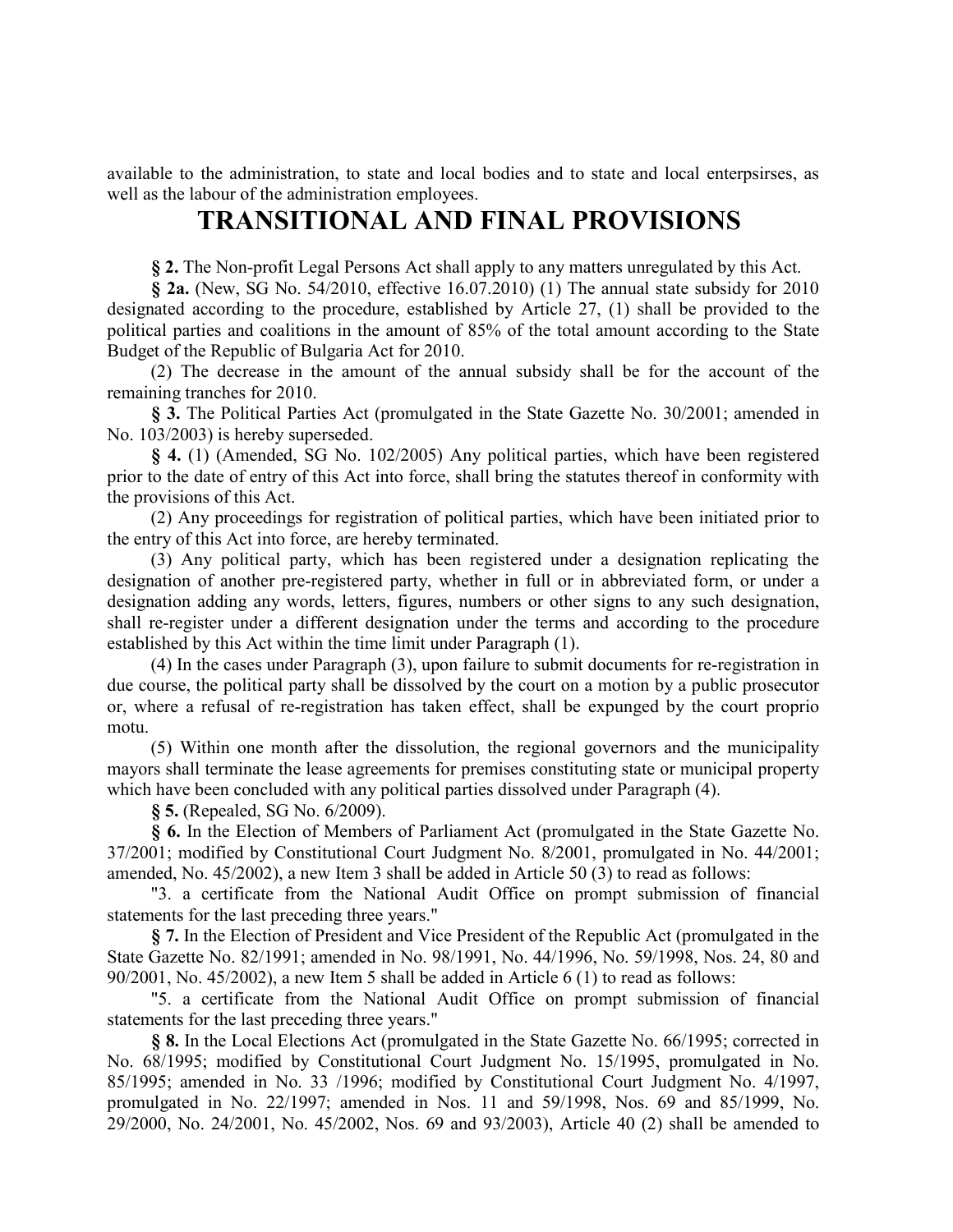read as follows:

"(2) Parties shall submit a transcript of the judgment of court whereby they have been registered, as well as a certificate from the National Audit Office on the prompt submission of financial statements for the last preceding three years. Where any parties participate in a coalition, each of them shall submit a transcript of the judgment of court and a certificate from the National Audit Office. Party coalitions shall submit the decision on the formation thereof, by the leaderships of the relevant parties, a specimen of the signatures of the persons who represent the said parties, and a specimen of the impression of the seal of the coalition, if any."

§ 9. This Act shall enter into force as from the day of promulgation thereof in the State Gazette.

This Act was passed by the 39th National Assembly on the 18th day of December 2004 and on the 23rd day of March 2005, and the Official Seal of the National Assembly has been affixed thereto.

 $\overline{\phantom{a}}$  , and the contribution of the contribution of the contribution of the contribution of the contribution of the contribution of the contribution of the contribution of the contribution of the contribution of the

#### TRANSITIONAL AND FINAL PROVISIONS

to the Act to Amend and Supplement the Political Parties Act (SG No. 6/2009)

§ 28. Not later than the 31st day of March 2009, the prosecutor's office shall conduct a check and shall approach the court with a motion for dissolution of the political parties which are not responsive to the requirements covered under Items 1 to 4 of Article 40 (1).

§ 29. (1) Within one month after the entry of this Act into force, the registered political parties shall declare the bank accounts thereof under Article 28a.

(2) The National Audit Office shall endorse the standard forms of the financial reports on the funds raised and spent in the election campaigns, referred to in Article 37a (2), within three months after the entry of this Act into force.

§ 30. (1) Not later than the 31st day of March 2009, political parties shall submit to the National Audit Office, together with the certified financial statement, a declaration completed in a standard form, attaching thereto a list of the legal persons which have made donations to the party, the type, amount, value and purpose of the said donations, as well as a list of the not-for-profit legal entities in which any founders and/or members of the governing or control bodies are members of the governing or supervisory bodies of the political party concerned or children or spouses thereof.

(2) Any not-for-profit legal entities, which have made a donation to the benefit of any political party, shall likewise submit a declaration under Paragraph (1).

(3) Not later than the 15th day of April 2009, the National Audit Office shall publish, on the Internet site thereof, the declarations referred to in Paragraph (1) and the names of the political parties which have failed to submit such declarations.

(4) Any person designated by the governing bodies of a political party or of a not-for-profit legal entity, who fails to submit a declaration referred to in Paragraph (1), shall be liable to a fine of BGN 1,000 or exceeding this amount but not exceeding BGN 2,000.

FINAL PROVISIONS to the amendment of the Аct

on Public Disclosure of Senior Government Officials

(SG No. 30/2013, effective 26.03.2013)

§ 5. (1) The persons to whom the entry into force of this Act, an obligation arises under Article 2, para. 1, submit a declaration under Article 4, para. 1 within 14 days of its publication in the "State Gazette". Declarations shall be published immediately in the National Audit Office on